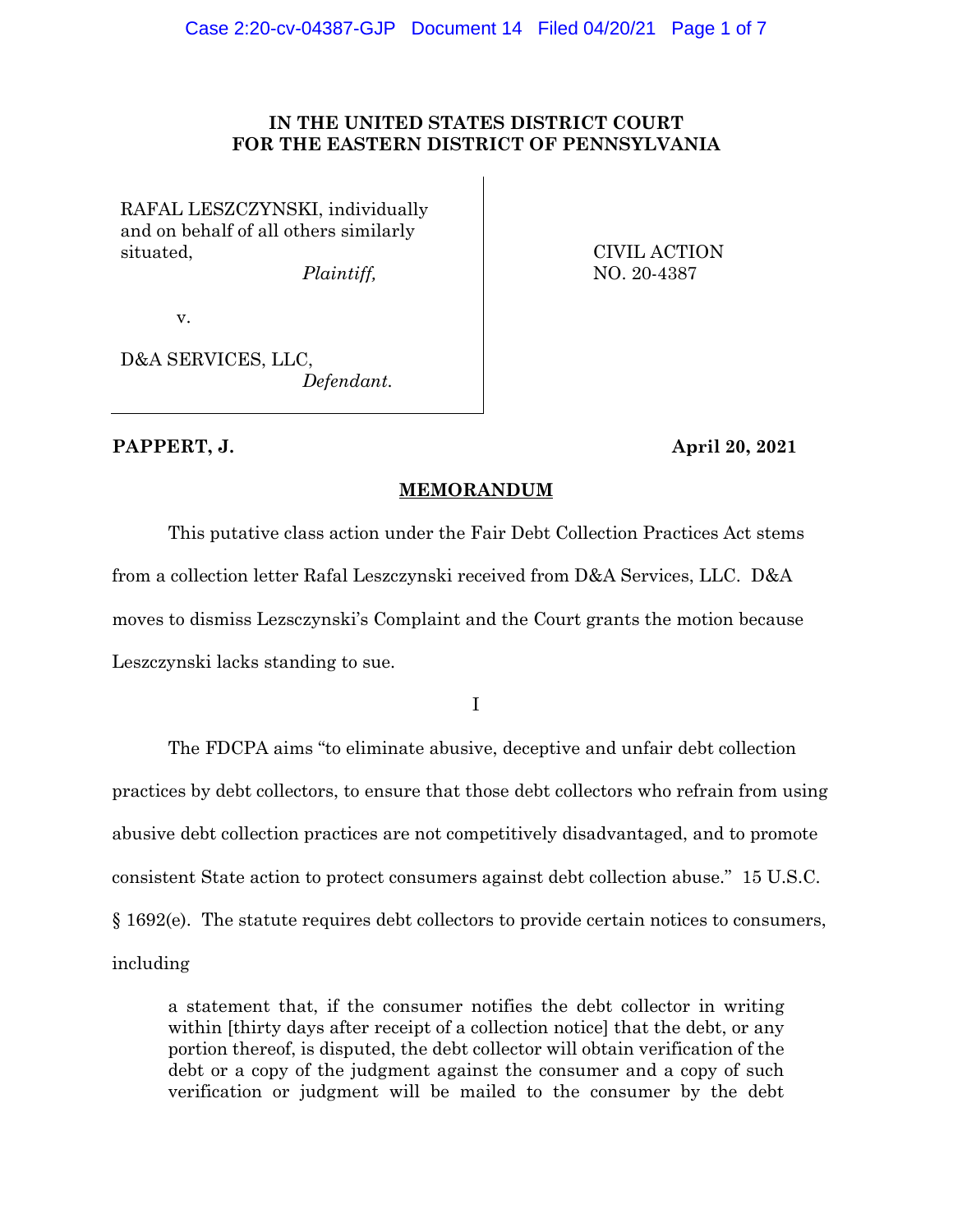collector . . . .

# 15 U.S.C. § 1692(g)(a)(4).

Leszczynski alleges D&A, a debt collector, sent him a letter pertaining to an obligation owed to non-party Bank of America N.A. for transactions "primarily for personal, family or household purposes." (Compl., ECF 1, ¶¶ 8, 22, 27.) He contends D&A violated the FDCPA because it "deceptively and improperly advise<sup>[d him]</sup> of the proper method for exercising his validation rights . . . ." (*Id.* ¶ 33.) His claims arise from this statement in the letter: "[i]f you dispute the debt, or any part thereof, or request the name and address of the original creditor in writing within the thirty-day period, the law requires our firm to suspend our efforts to collect the debt until we mail the requested information to you." (Compl., Ex. A., ECF 1-4.)

He claims D&A's letter "falsely communicated" his FDCPA obligations because it "omitt[ed] the writing requirement" – the Act's requirement that his "right to have collection efforts cease . . . can only be triggered via a written dispute." (ECF 1,  $\P$  1. 32.) He maintains he suffered "an informational injury" because the letter did not fully apprise him of what he needed to do "to properly exercise his options under § 1692(g)." (*Id.* ¶ 34.) Leszczynski contends he was harmed "by believing he was asserting these rights by phone, when in reality this method was insufficient and would not work." (*Id.* ¶ 35.) He does not, however, allege he attempted to dispute any part of the debt or to request the name and address of the original creditor in any way – by phone, in writing, or otherwise.

II

D&A argues Leszczynski has not alleged a concrete injury and lacks standing to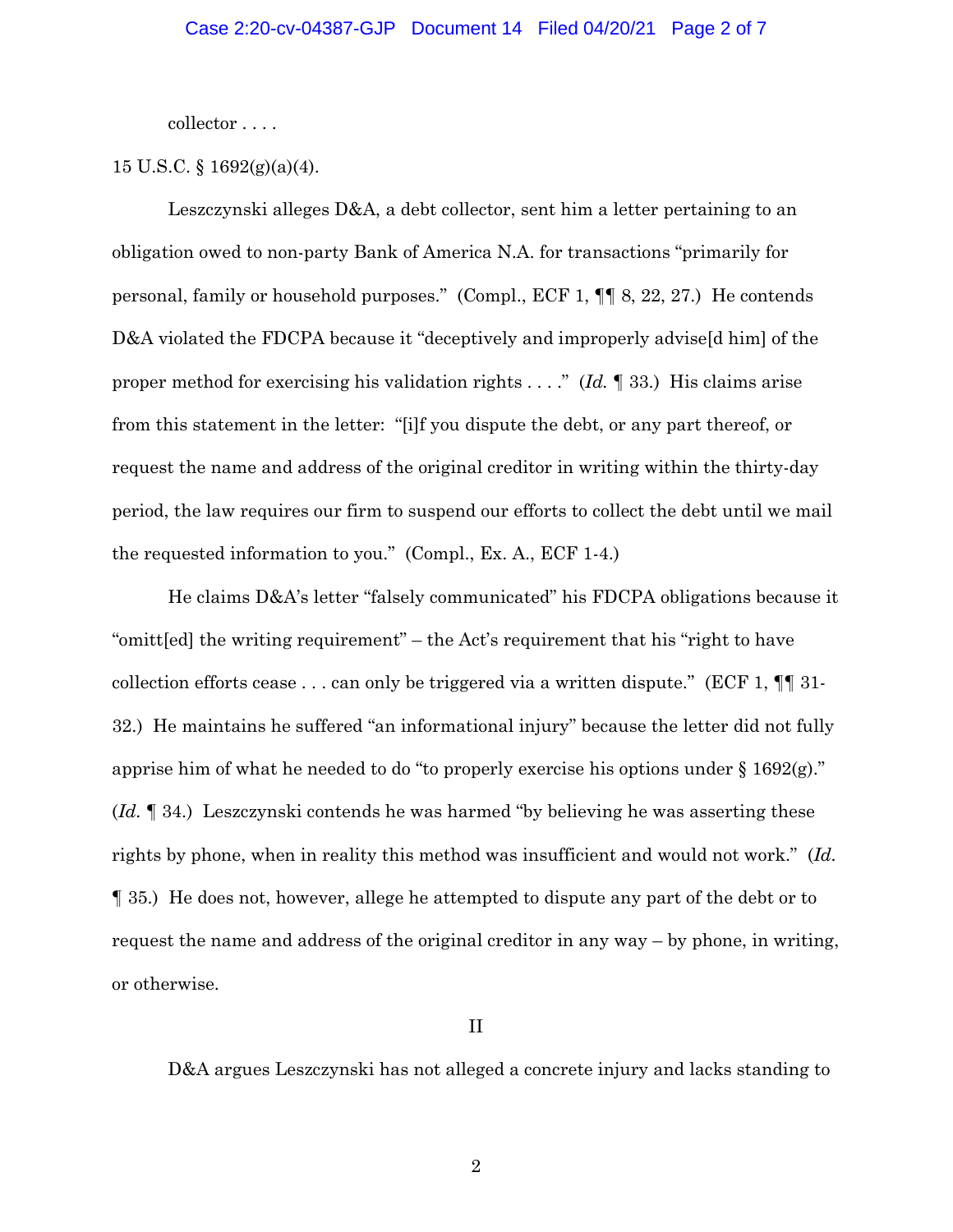#### Case 2:20-cv-04387-GJP Document 14 Filed 04/20/21 Page 3 of 7

pursue his claims. (Def.'s Corrected Mem. of Law, ECF 6, at 8.) Federal Rule of Civil Procedure Rule 12(b)(1) governs motions to dismiss for lack of standing because "[s]tanding is a jurisdictional matter." *Davis v. Wells Fargo*, 824 F.3d 333, 346 (3d Cir. 2016). Generally, Rule 12(b)(1) motions fall into two categories: facial attacks and factual attacks. *Id.* A factual challenge "attacks the factual allegations underlying the complaint's assertion of jurisdiction, either through the filing of an answer or 'otherwise present[ing] competing facts.'" *Id.* (quoting *Constitution Party of Pa. v. Aichele*, 757 F.3d 347, 358 (3d Cir. 2014)). A facial attack "challenges subject matter jurisdiction without disputing the facts alleged in the complaint, and [ ] requires the court to 'consider the allegations of the complaint as true.'" *Id.* (quoting *Petruska v. Gannon Univ.*, 462 F.3d 294, 302 n.3 (3d Cir. 2006)). The jurisdictional challenge here is facial.

Article III of the United States Constitution limits the exercise of judicial power to cases and controversies. *See Clapper v. Amnesty Int'l USA*, 568 U.S. 398, 408 (2013). Leszczynski cannot satisfy its demands "by alleging a bare procedural violation." *Spokeo, Inc. v. Robins*, 136 S. Ct. 1540, 1550 (2016), *as revised* (May 24, 2016). He must allege facts to show "an injury that is concrete, particularized, and imminent rather than conjectural or hypothetical." *Trump v. New York*, 141 S. Ct. 530, 535 (2020) (quoting *Carney v. Adams*, 141 S. Ct. 493, 499 (2020)); *see also Bognet v. Secretary Commw. of Pa.*, 980 F.3d 336, 348 (3d. Cir. 2020) (explaining that a plaintiff "must be injured . . . in a way that concretely impacts [their] own protected legal interests"). "A concrete injury must be *de facto*; that is, it must actually exist." *Spokeo,* 136 S. Ct. at 1548 (2016) (internal quotation marks omitted).

Leszczynski has not alleged he ever attempted to dispute any part of the debt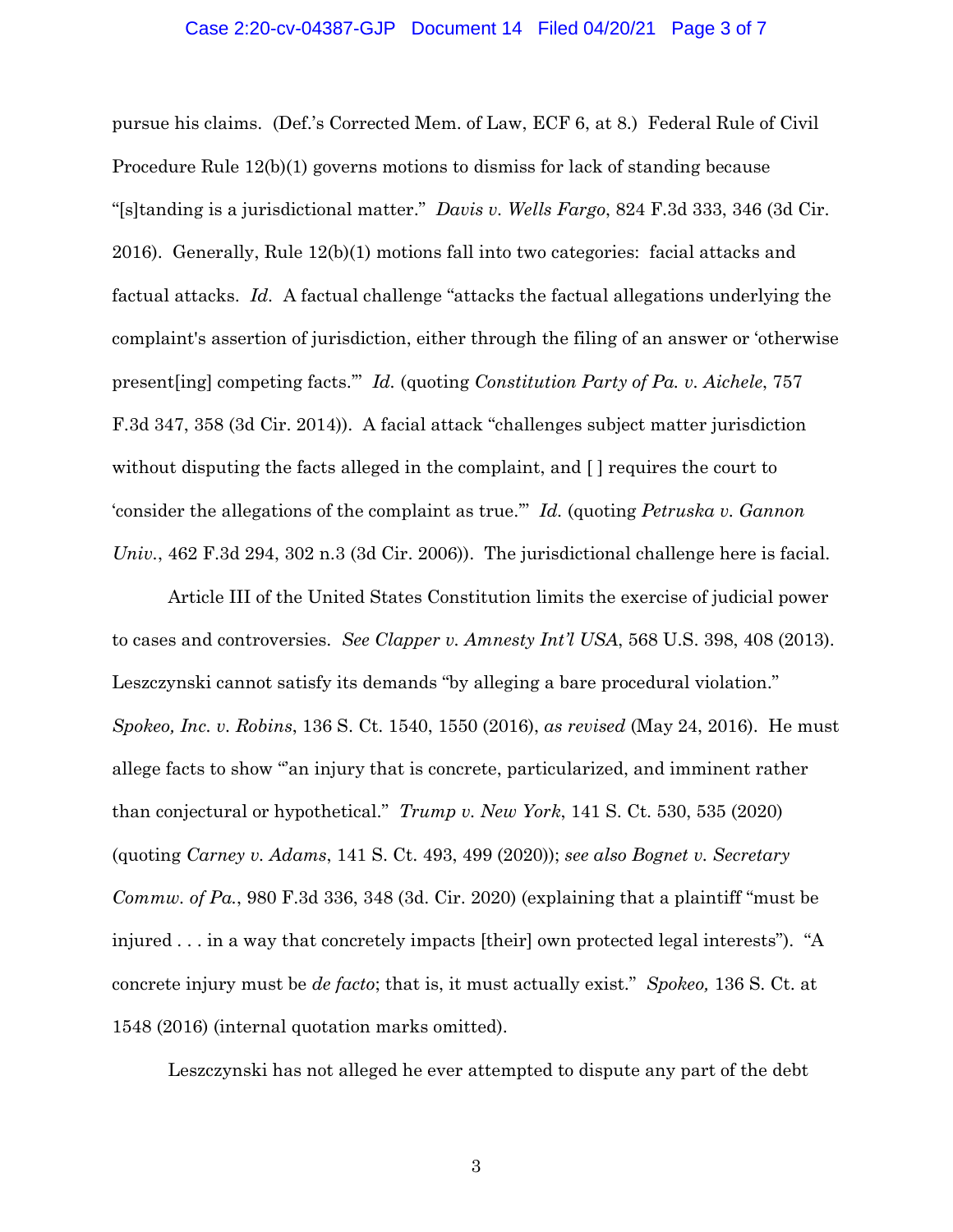### Case 2:20-cv-04387-GJP Document 14 Filed 04/20/21 Page 4 of 7

D&A sought to collect. The plaintiff in *Casillas v. Madison Avenue Associates, Inc.*  lacked standing on similar allegations: she "did not allege that she tried to dispute or verify her debt orally and therefore lost or risked losing the [FDCPA's] protections," and "complained only that her notice was missing some information that she did not suggest she would have ever used." 926 F.3d 329, 334 (7th Cir. 2019). Leszczynski argues D&A's letter "incorrectly stat [ed] ... that any type of dispute would cause the cessation of collection activities" and "he would not have been entitled to cessation of debt collection efforts" if he had "followed [D&A's] misstatement and dispute[d] the debt orally instead of in writing . . . ." (Pl.'s Opp'n Mem., ECF 7, at 9 (emphasis omitted).) Absent an allegation Leszczynski sought to exercise his FDCPA dispute rights, any "incorrect" or "erroneous" statement is not enough to confer standing.

[W]here a collection letter violates the FDCPA in a manner that can be characterized as "incomplete" or "erroneous" rather than misleading or deceptive – that is, where the letter includes incomplete or inaccurate information but does not attempt to persuade or dissuade in a deceptive manner – receipt of the letter will not by itself constitute an "informational injury" sufficient to confer standing.

*Cartmell v. Credit Ctrl., LLC*, No. 19-1626, 2020 WL 113829, \*11 (E.D. Pa. Jan. 10, 2020).

Leszczynski contends he is different from Paula Casillas because he asserts "a violation due to deceptive language." (ECF 7, at 7 (emphasis omitted).) He alleges D&A's letter "deceptively and improperly advise[d him] of the proper method for exercising his validation rights under the FDCPA." (ECF 1, ¶ 33.) But Leszczynski has not sufficiently pled  $D&A$ 's letter was deceptive. He argues the letter "say[s] that any type of dispute, even a dispute made orally, can trigger the cessation of debt collection efforts." (ECF 7 at 4.) Again, the letter says, "[i]f you dispute the debt, or any part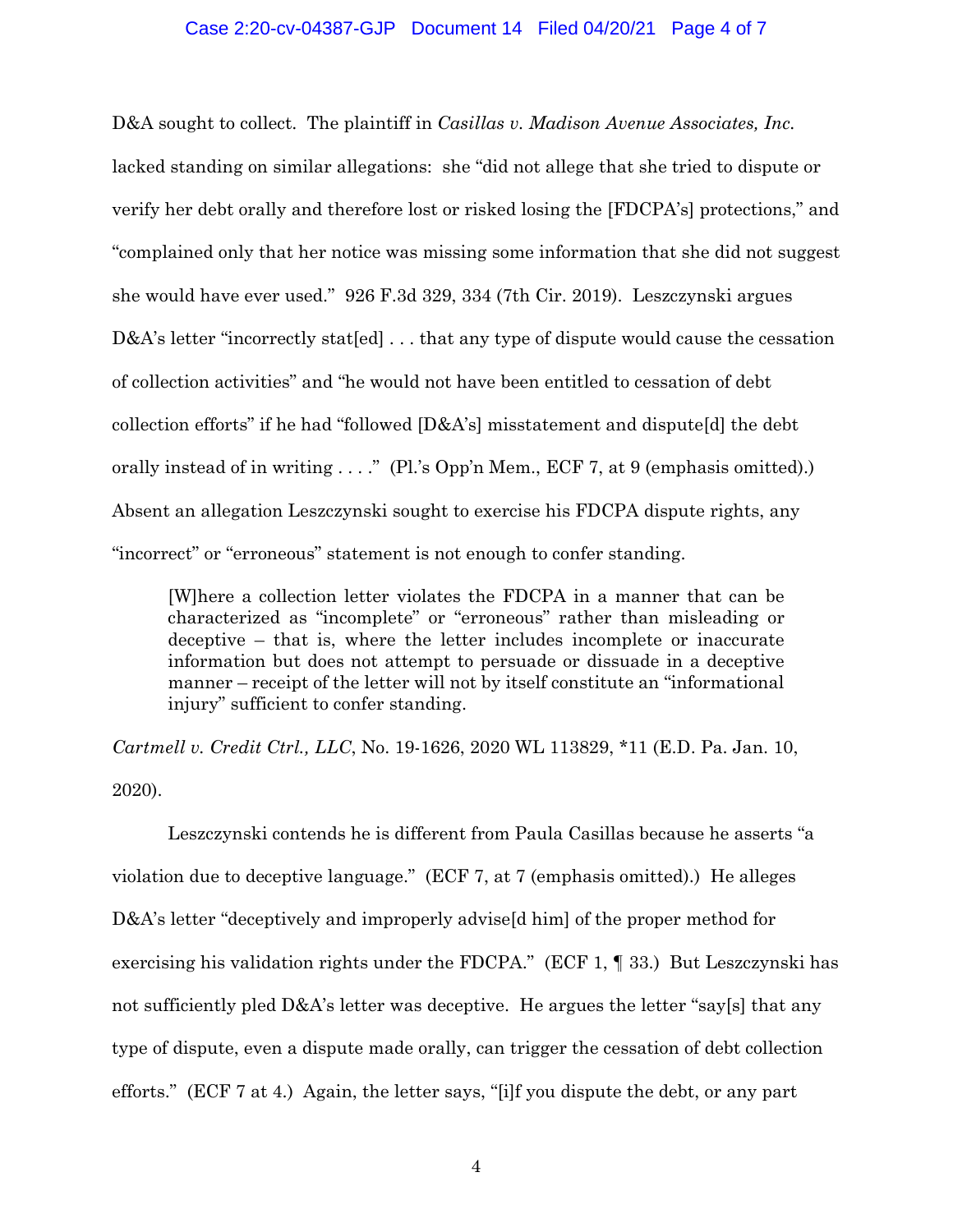#### Case 2:20-cv-04387-GJP Document 14 Filed 04/20/21 Page 5 of 7

thereof, or request the name and address of the original creditor in writing within the thirty-day period, the law requires our firm to suspend our efforts to collect the debt until we mail the requested information to you." (ECF 1-4.) In Leszczynski's view, D&A's letter is deceptive because it does not say "in writing" immediately after the phrase "[i]f you dispute the debt, or any part thereof . . . ." (ECF 7 at 1-2.) He maintains his reading is "mandated[ ] by the use of a comma to separate . . . two clauses" and "the use of the word 'or' separating the two clauses" also indicates they "are wholly separate." (*Id.* at 4-5.) He also argues the word "or" used before "request the name and address of the original creditor" means that the "in writing" requirement only applies to the sentence's second half. (*Id.* at 1.) From his perspective, the sentence can be reasonably read as requiring "a request for the name and address of the original creditor" "in writing," while providing no guidance as to how the debt should be disputed because of a "comma placed after the words 'or any part thereof . . . .'" (*Id.*) Leszczynski asserts his reading is "plausible" given the letter's "grammatical structure." (*Id.* at 4.) His picayune dissection of the letter's wording and structure is meritless.

Further, a "narrow focus" on just one sentence in the letter "neglects the duty of even the least sophisticated debtor to read collection notices in their entirety." *Croftcheck v. Accounts Recovery Bureau, Inc.*, No. 11-1220, 2012 WL 1378683, \*5 (M.D. Pa. Apr. 20, 2012) (citation and internal quotation omitted). The disputed text must be read in the context of the whole letter. It also says, in relevant part:

If you notify this office *in writing* within 30 days after receiving this notice that you dispute the validity of this debt or any portion thereof, this office will obtain verification of the debt or obtain a copy of a judgment and will mail you a copy of such judgment or verification. If you request of this office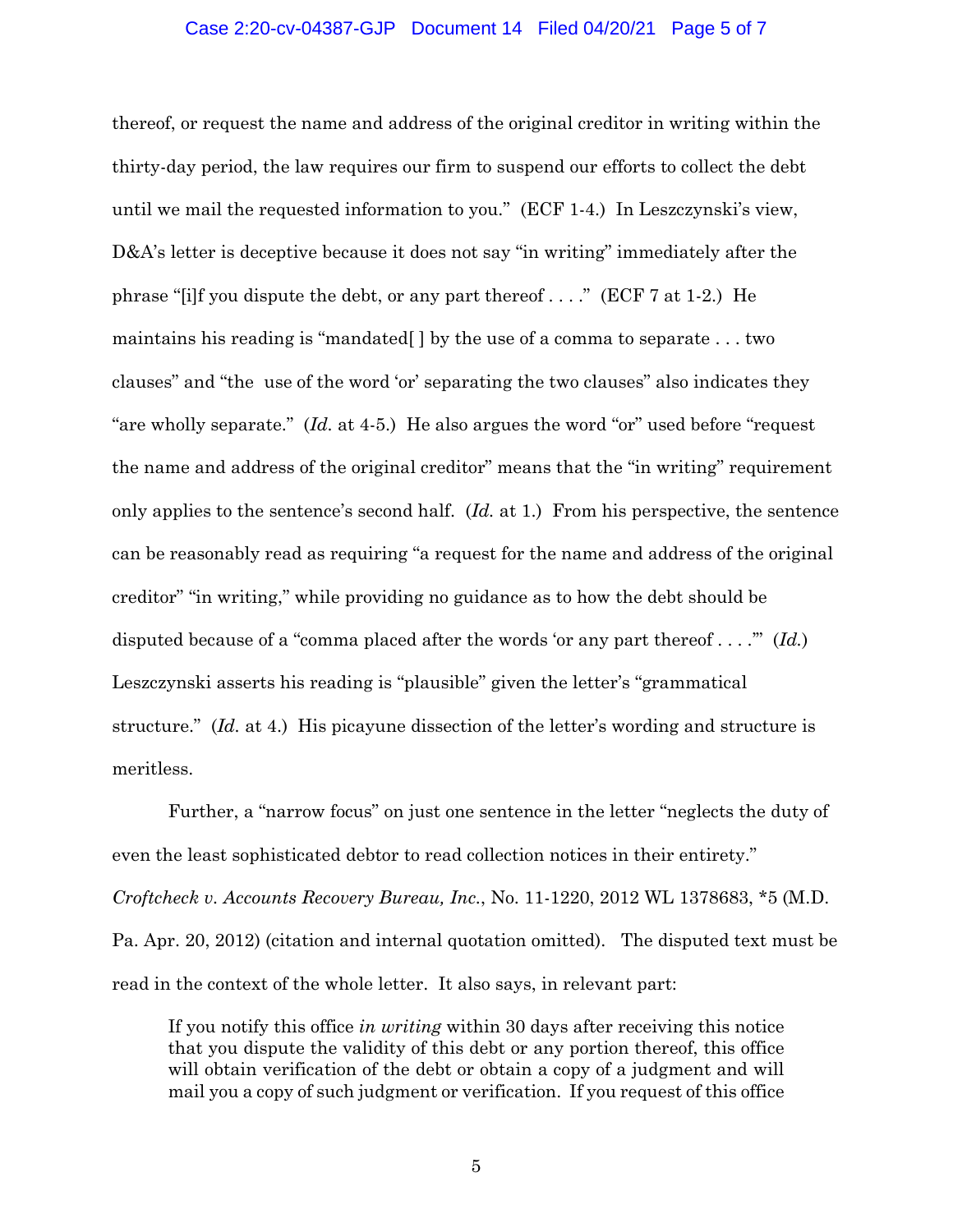# Case 2:20-cv-04387-GJP Document 14 Filed 04/20/21 Page 6 of 7

*in writing* within 30 days after receiving this notice this office will provide you with the name and address of the original creditor, if different from the current creditor.

(ECF 1-4 (emphasis added).) This paragraph asked Leszczynski to contact  $D&A$  "in writing" if he disputed the validity of any portion of the debt or wanted the original creditor's name and address. The following paragraph – the sentence Leszczynski contends is deceiving – told him that if he did either of the things listed in the prior paragraph, D&A would "suspend [its] efforts to collect the debt . . . ." (*Id.*) Read in its entirety, the letter apprised Leszczynski of his obligations under Section  $1692(g)$ .

If a debt collection letter "can be *reasonably* read to have two or more different meanings, one of which is inaccurate," it may be deceptive. *Brown v. Card Serv. Ctr.*, 464 F.3d 450, 455 (3d Cir. 2006) (emphasis added). But even if the Court considers only the sentence Leszczynski complains about – absent the rest of the letter's context – his reading lacks a "quotient of reasonableness, a basic level of understanding, and a willingness to read with care . . . ." *Caprio*, 709 F.3d at 149. As D&A counters, "[t]he comma and 'or' do not sever the sentence into two halves," and "the phrase 'or any part thereof' is just a modifier for the preceding word 'debt,'" while "the word 'or' properly identifies two distinct things that must be in writing to take effect . . . ." (Def.'s Reply, ECF 8, at 3.) Leszczynski's interpretation is not a reasonable alternative interpretation and his conclusory characterization of the letter as "deceptive and misleading" is not enough to show he suffered an "informational injury" that would confer standing. (ECF 1, ¶¶ 33-34.) His claims are dismissed without prejudice because Leszczynski lacks standing to sue. *See Thorne v. Pep Boys Manny Moe & Jack Inc.*, 980 F.3d 879, 896 (3d Cir. 2020) ("Dismissal for lack of standing reflects a lack of jurisdiction . . . .")